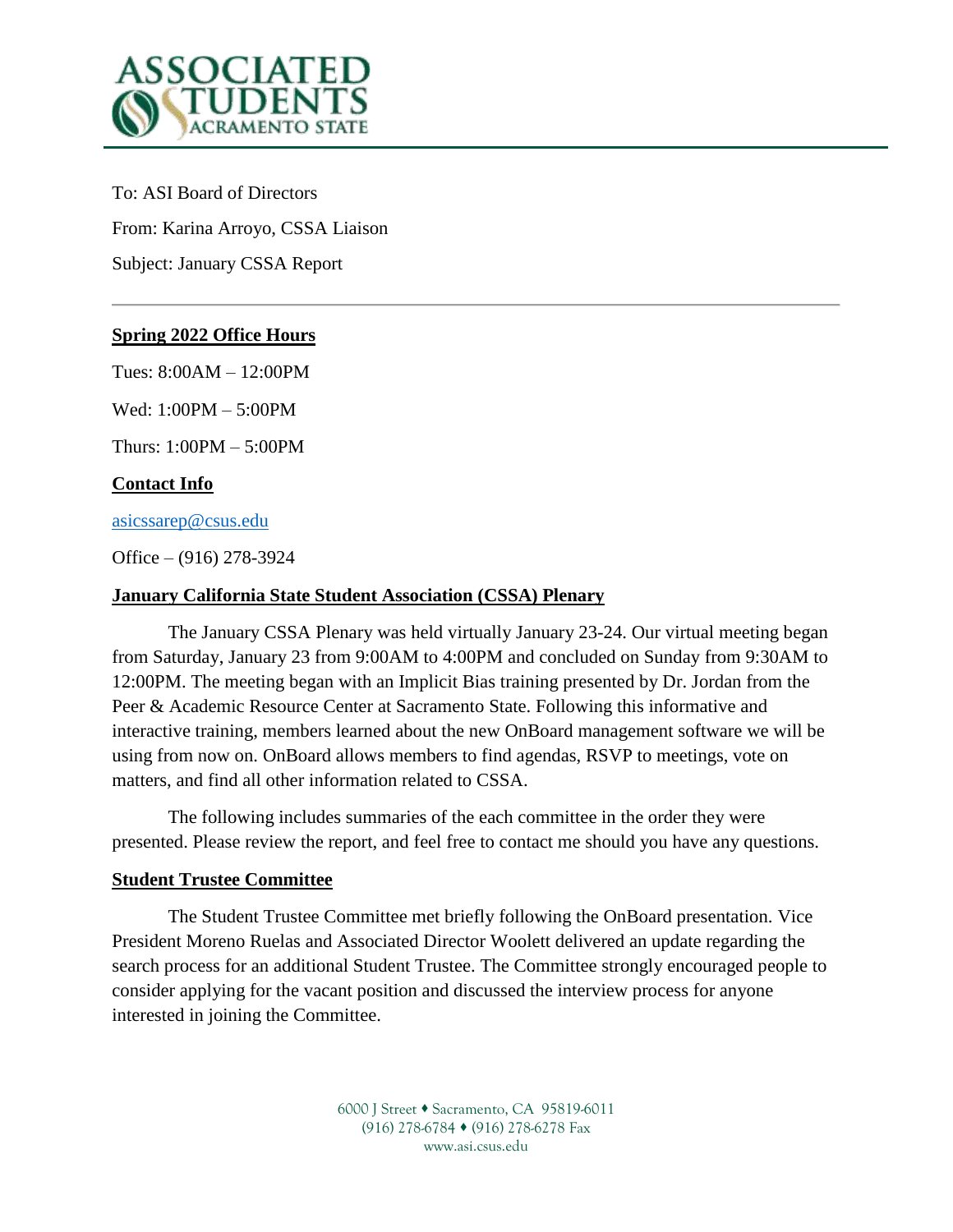

#### **Internal Affairs Committee**

After a short break, the Internal Affairs committee met to revise the recall language in their Constitution. They offered revisions to [Articles](https://public.onboardmeetings.com/Meeting/l7947ZpV2jKmsyTupDasjqpuNzkm32WGPFWKp14ZS2AA/yypaDoOpQW%2Fp4QbkOFtzpEnp7pFsppEcbZfx61sSEkgA) VII, VIII, IX, XI and this can be found on page 7 of the Internal Affairs Committee agenda.

### **Systemwide Affairs**

The meeting began with a quick review of the agenda. Chair Ruelas announced that she is working on informing all campuses of the implementation of AB 367 that provides free menstrual products to all students in the CSU system. Next, the Assistant Vice Chancellor of Enrollment Management Services, April Grommo, presented information about amending Title 5, CSU Standardized Exams and Admission Requirements. The CSUS Board of Trustees will vote on whether they support cancelling standardized test requirements for CSU campuses in March. For now, this remains an information item, but the Committee will recommend to permanently discontinue standardized test scores. As a reminder, the board can support, oppose or support with an amendment when they take a position on any item. Members of the Admission Advisory Council, Chair Ruelas and Vice Chair Finley lead a discussion regarding this item and encourage everyone to listen to the CSSA Podcast to learn more about the change.

Members of the Board of Trustees, Trustee Raynes and Linares presented an update on the January 2022 Board of Trustees meeting. First, the Governor Budget proposal announced a 5% increase for resources to the CSU system, applied \$233 million one-time funding for salaries and benefits. The multi-year compact pushed to advance equity and raise graduation rates by reducing cost by 50%. This revision will be released in May. Next, STARS is assessing sustainable practices across campuses and Humboldt will change their name to include Polytechnic, similar to that of Cal Poly Pomona. Finally, the federal update included a third relief installment of \$1.6 billion to CSU campuses, currently waiting on approval for Pell grant \$400 increase in appropriations, and was unsuccessful in offering funds to support DACA recipients.

# **Finance Committee**

Vice President Ruiz and Assistant Director Martinez presented the January 2022 financial statement that can be found on [page 3](https://public.onboardmeetings.com/Meeting/l7947ZpV2jKmsyTupDasjqpuNzkm32WGPFWKp14ZS2AA/yypaDoOpQW%2Fp4QbkOFtzpEnp7pFsppEcbZfx61sSEkgA) of the Finance Committee agenda. It is important to note, 97% of CSSA funding derives from the Student Involvement and Representation Fee (SIRF) of \$2 per term per student. Unfortunately, there was a technical issue at the Pomona campus which reduced our funding by about \$2,000 for this academic year. Additionally, there was an expense adjustment of \$295,507 for Scholarship Endowments and Leadership Development under the CSSA Advocacy and Government programs.

> 6000 J Street • Sacramento, CA 95819-6011 (916) 278-6784 (916) 278-6278 Fax www.asi.csus.edu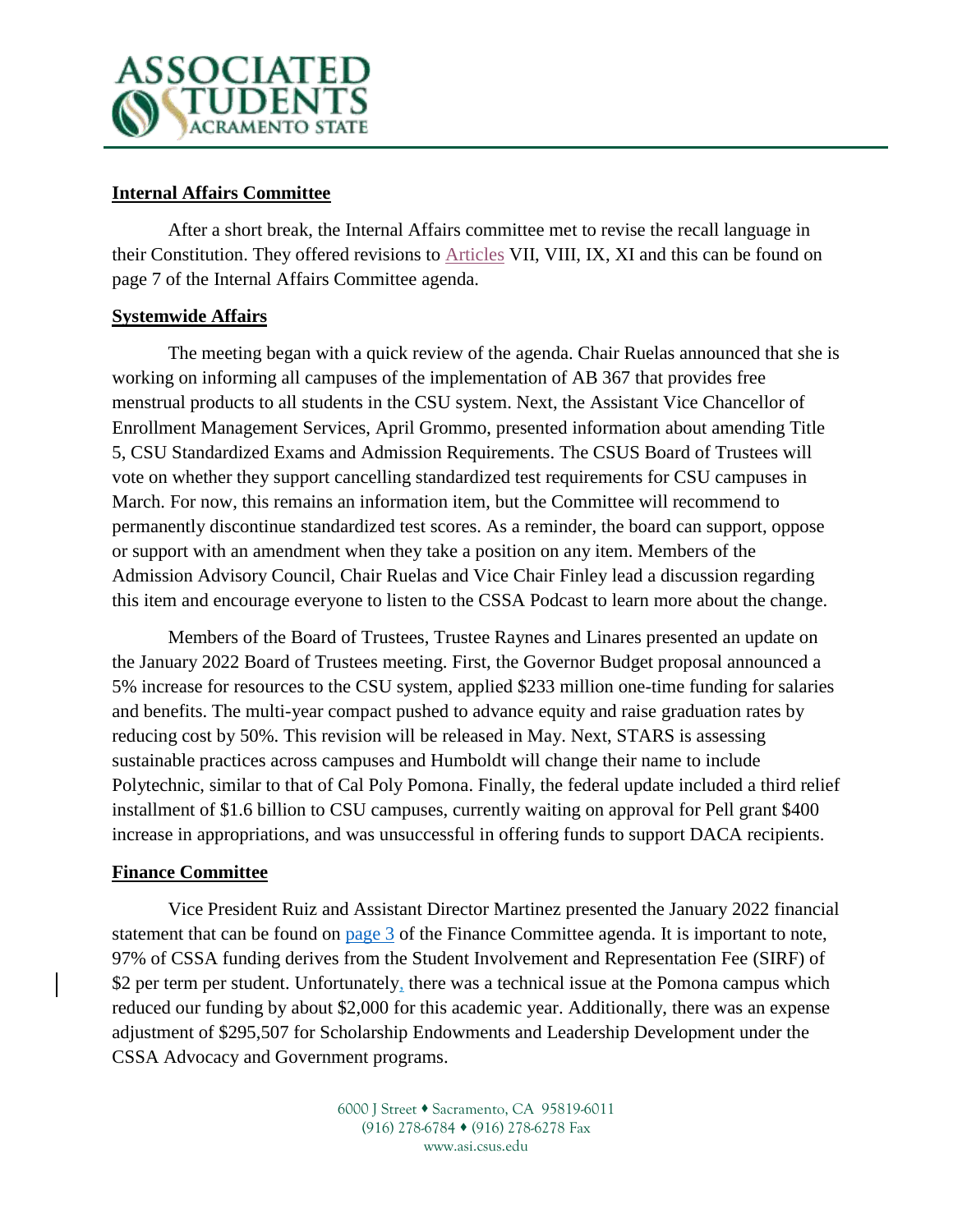

## **Legislative Affairs**

The staff and officers of this committee delivered brief reports. Starting off the Assistant Director of Government Relations, Mary Washington, provided an update on the Financial Aid Bill and requested videos from students regarding their experience with the program. Next, Government Relations Associate, Hannah Bragstad, announced the Budget Subcommittee will meet February 1<sup>st</sup> to discuss areas of the budget that will be incorporated to the full budget. To conclude the reports, VP of Legislative Affairs Malhotra, announced the Financial Aid Reform Bill will be introduced next week, AB 288 which will become a two year bill that aims to develop pathways from high school to community college and college preparation.

Chair Malhotra also announced that the Foster Youth Support Programs bill will be introduced next week. This bill requests 12 million to support state funding but a total of \$20 million in estimated costs to address problems faced by foster youth when applying to postsecondary education. The next discussion item was AB 1602 California Housing Loan Act authored by Assemblymember McCarty. This bill proposes a revolving loan that allocated 5 billion at zero interest loans for housing at or below market rent. This equates to an additional 25,000 new beds. The fact sheet can be found on [page 5](https://public.onboardmeetings.com/Meeting/l7947ZpV2jKmsyTupDasjqpuNzkm32WGPFWKp14ZS2AA/yypaDoOpQW%2Fp4QbkOFtzpEnp7pFsppEcbZfx61sSEkgA) of the Legislative Affairs agenda.

The first action item requests the Committee consider the recommendation of sponsoring the Financial Aid Reform bill introduced by Assemblymember Medina. This bill removes barriers to Cal Grant and is a second attempt following the vetoed AB 1456. The Committee had the first opportunity to use the OnBoard voting system and the motioned passed. Lastly, the Committee voted to pass the recommendation to sponsor position on AB 1625 by Assemblymember Medina which grants student trustees of the CSSA an extra semester to participate while vacancy is filled. This concluded the first day of the plenary meeting on Saturday, January 22<sup>nd</sup>.

#### **Board of Directors**

The next morning, the Board of Directors listened to the liaison reports. Beginning with Academic Senate of the California University (ASCSU) Chair, Rob Collins. He provided an update on AB 928 which limits the requirements for singular pathways and addressed the Ethnic Studies Resolution. Next, Office of the Chancellor representative Murillo reminded the committee on Title 5 changes and AB 367 previously discussed. He provided updates to Resolution Title 8 that includes language against discrimination and announced the office is in search for two (2) -CSSA members to participate in the search committees for a new DEI position. Most notably, Executive Director Tran-Martin officially announced that plenary's will be all virtual for the remainder of spring semester. CHESS will also be held virtually. Lastly,

> 6000 J Street • Sacramento, CA 95819-6011 (916) 278-6784 (916) 278-6278 Fax www.asi.csus.edu